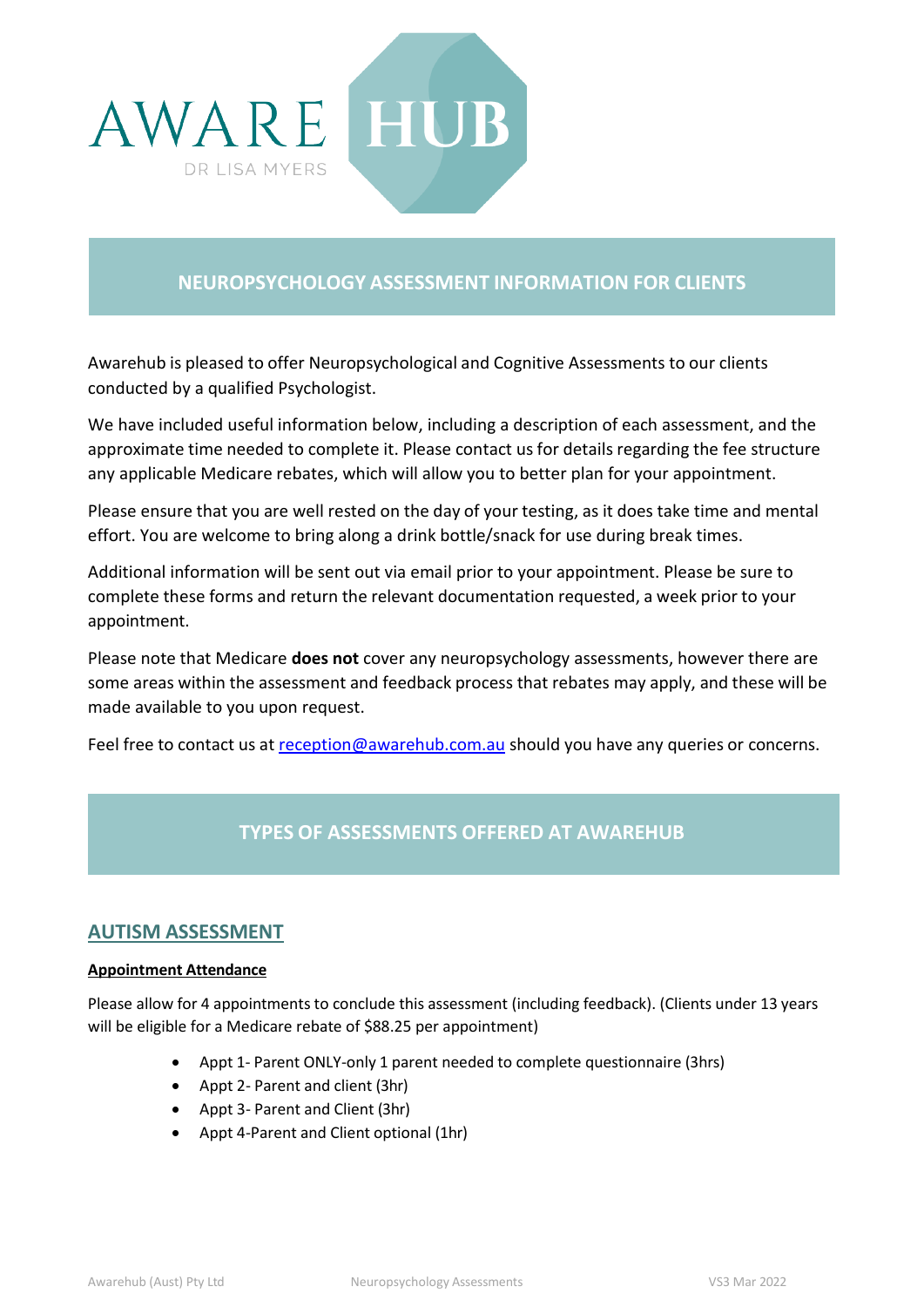#### **Appointment Structure**

- 1. The first session of the assessment will be conducted with the parent(s) or carer of the client. This also applies to adults.
- 2. Diagnostic interview (up to 2.5 hours) with parent(s)/caregiver
- 3. Screening questionnaires (teacher and/or parents/caregiver or adult client and other observing adult to complete prior to client appointment)
- 4. Executive functioning assessment.
- 5. Adaptive functioning assessment (up to 60 mins) (parent/caregiver, teacher and self-report (if applicable) and to return to tester at second appointment, if applicable)
- 6. Clinical interview with client (second session) and any other relevant screening questionnaires
- 7. Cognitive Assessment
- 8. Anxiety, ADHD screening questionnaires
- 9. Observational assessment of client (third session)
- 10. Review of documentation
- 11. Feedback session (1hour)
- 12. A copy of the finalised report will be provided to you (please allow up to two weeks following your feedback session).

### *Additionally, assessments for learning disorders might be recommended by your clinician or the psychologist. Further assessments for mood and/or anxiety might be recommended*

## **ACADEMIC ASSESSMENT**

#### **Appointment Attendance**

Please allow for 2 appointments to conclude this assessment (including feedback).

- Appt 1- Parent and Client (3hrs)
- Appt 2- Parent and Client optional (1hr)

#### **Appointment Structure**

- 1. Initial interview with parent(s)/carer (30 min)
- 2. Cognitive testing (75 mins with 5-10 min break)
- 3. Screening questionnaires(teacher and/or parents/caregiver or adult client and other observing adult to complete prior to client appointment)
- 4. Assessment for learning disorders (70 mins with 5-10 min break)
- 5. Review of reports and documentation
- 6. General observation during testing
- 7. Feedback session (1hour)
- 8. A copy of the finalised report will be provided to you (please allow up to two weeks following your feedback session).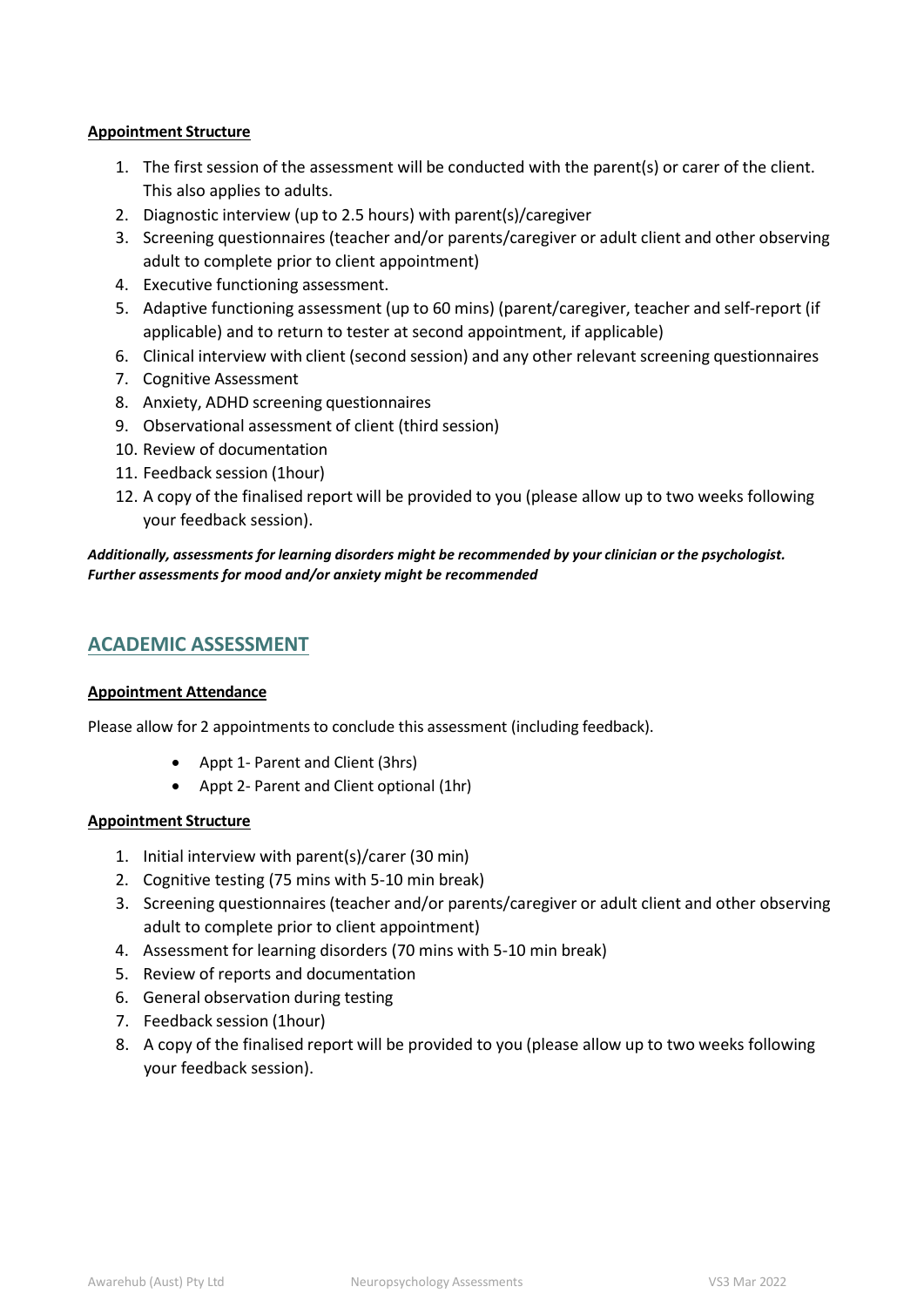## **COGNITIVE ASSESSMENT**

#### **Appointment Attendance**

Please allow for 2 appointments to conclude this assessment (including feedback).

- Appt 1- Parent and Client (3hrs)
- Appt 2- Parent and Client optional (1hr)

#### **Appointment Structure**

- 1. Initial interview with parent(s)/carer (30 min)
- 2. Cognitive test only (75min)
- 3. Screening questionnaires(teacher and/or parents/caregiver or adult client and other observing adult to complete prior to client appointment)
- 4. Feedback session (1hour)
- 5. A copy of the finalised report will be provided to you (please allow up to two weeks following your feedback session).

## **ADHD Assessment**

#### **Appointment Attendance**

Please allow for 3 appointments to conclude this assessment (including feedback).

- Appt 1- Parent and Client (3hrs)
- Appt 2- Parent and Client (3hrs)
- Appt 3- Parent and Client optional (1hr)

#### **Appointment Structure**

- 1. Initial interview with parent(s)/carer (30 min)
- 2. Cognitive testing (75min with 5-10 min break)
- 3. Screening questionnaires(teacher and/or parents/caregiver or adult client and other observing adult to complete prior to client appointment)
- 4. Assessment for learning disorders (70 mins with 5-10 min break)
- 5. Behaviour and attention questionnaires (20min, completed by parent and teacher)
- 6. Questionnaires about executive functioning (10min, completed by parent, teacher, self)
- 7. Tests of executive functioning (20min)
- 8. Assessment of adaptive behaviours (20 mins) (parent/caregiver, teacher)
- 9. Report reviews
- 10. Observation during testing
- 11. Feedback session (1hour)
- 12. A copy of the finalised report will be provided to you (please allow up to two weeks following your feedback session).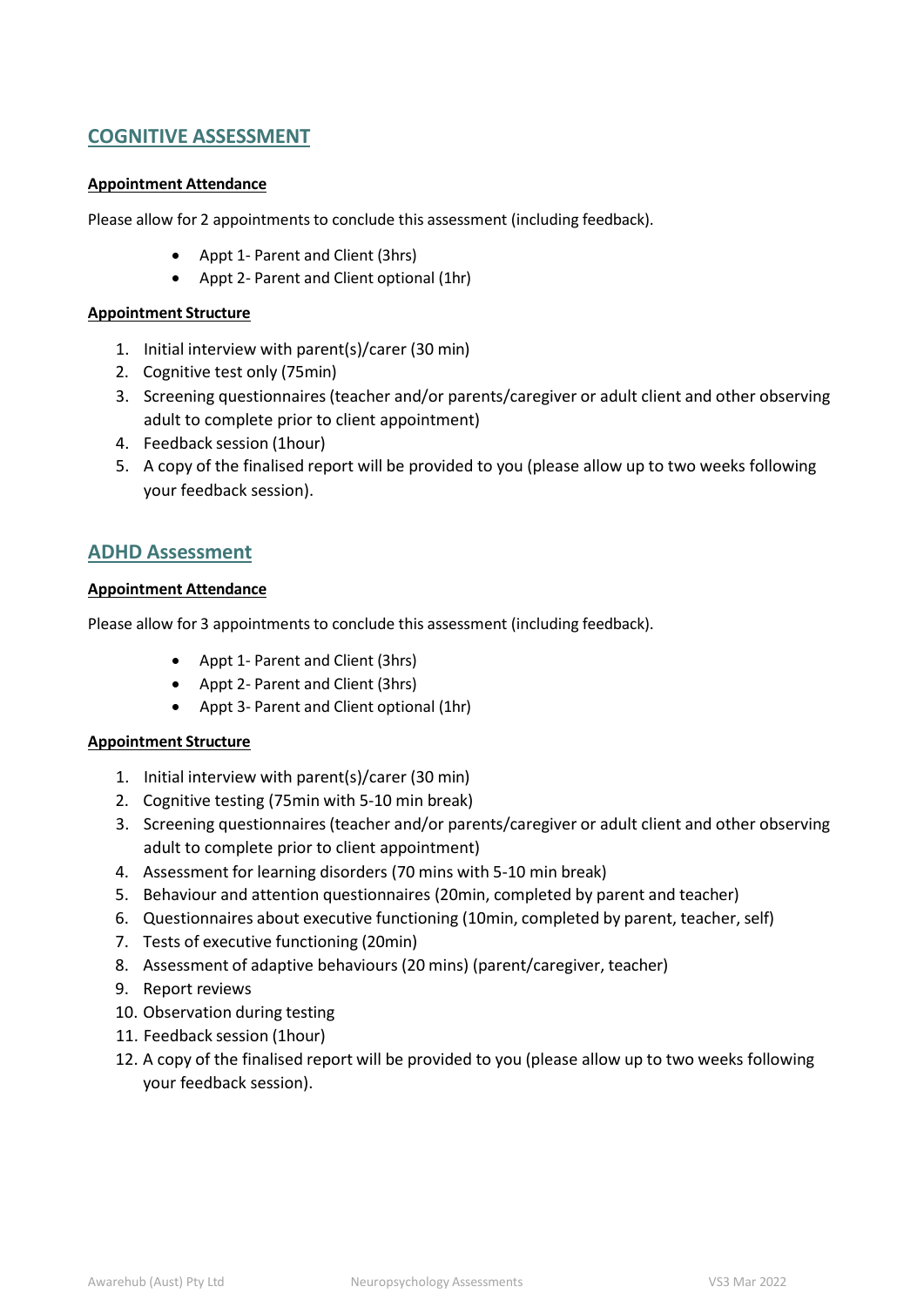# **ASD / ADHD ASSESSMENT (includes cognitive and academic assessments)**

### **Appointment Attendance**

Please allow for 4 appointments to conclude this assessment (including feedback).

- Appt 1- Parent ONLY-only 1 parent needed to complete questionnaire (3hrs)
- Appt 2- Client ONLY in session-however parent required to drop of questionnaires provided at  $1<sup>st</sup>$  appt and stay close by in case they are needed. Particularly in the case of younger clients (3hrs)
- Appt 3- Parent and Client required to complete assessment (3hrs)
- Appt 4-Parent and Client optional (1hr)

#### **Appointment Structure**

- 1. The first session of the assessment will be conducted with the parent(s) or carer of the client. This also applies to adults.
- 2. Diagnostic interview (up to 2.5 hours) with parent(s)/caregiver
- 3. Screening questionnaires(only scoring- teacher and/or parents/caregiver or adult client and other observing adult to complete prior to client appointment)
- 4. Executive functioning assessment questionnaire and clinical assessment of client.
- 5. Adaptive functioning assessment (up to 60 mins) (parent/caregiver, teacher and self-report (if applicable) and to return to tester at second appointment, if applicable)
- 6. Clinical interview with client (second session) and any other relevant screening questionnaires
- 7. Observational assessment of client (third session)
- 8. Cognitive Assessment
- 9. Assessment of learning disorders
- 10. Anxiety screening questionnaires
- 11. ADHD questionnaires
- 12. Review of documentation
- 13. Feedback session (1hour)
- 14. A copy of the finalised report will be provided to you (please allow up to two weeks following your feedback session).

# **EXPLANATION OF ASSESSMENTS**

### **COGNITIVE ASSESSMENTS OR INTELLIGENCE TESTS**

These are used to determine a child's learning capability by identifying their cognitive strengths and weaknesses. When interpreted in combination with comprehensive background information, parent and teachers' interviews, the results of cognitive tests can provide a profile which can assist with the development of individualised intervention and learning plans for children.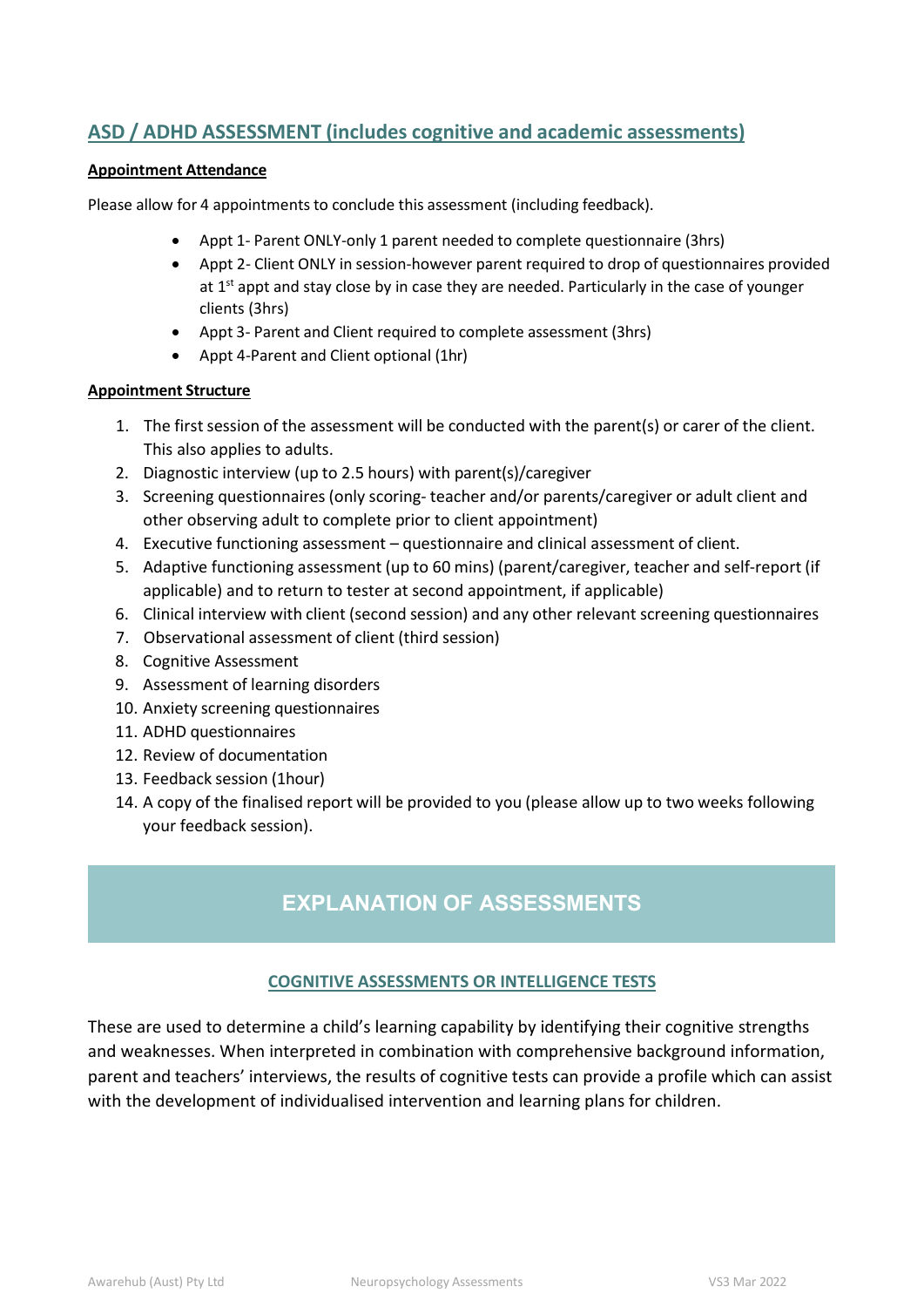Cognitive assessments with children require the administration of standardised psychometric tools by an experienced and accredited psychologist. These tools can assess various areas of cognitive capacity, for example:

- **Verbal Comprehension**: the ability to use a range of vocabulary to understand and express general knowledge and explain concepts
- **Visual Spatial:** the ability to evaluate visual details and understand visual spatial relationships
- **Fluid Reasoning:** the ability to use conceptual information from visual details and apply that knowledge
- **Working Memory**: the ability to learn, manipulate and retain information to complete new tasks
- **Processing Speed**: the ability to quickly process and make judgements about visual information

## **EDUCATIONAL ASSESSMENTS**

These measure a child's academic ability level in a range of areas including **oral language, basic reading, reading comprehension and fluency, written expression, mathematics and maths fluency**. An objective measurement tool is used to assist in identifying particular areas of academic strengths and weaknesses. Results acquired through the assessment process provide an **indicator of a child's skill in a particular academic area, compared to a normative age- or grade-matched sample**.

Educational assessments with children are often considered necessary following **[cognitive](https://childpsychologist.com.au/service/assessments/cognitive-assessments-iq-testing/) [assessments](https://childpsychologist.com.au/service/assessments/cognitive-assessments-iq-testing/)** to determine whether a child is gifted in a learning area or may have a learning difficulty or disorder. For instance, a child with below average academic achievement, which is significantly below what would be expected for their cognitive capability, may have a specific learning disorder in a particular area. An educational assessment, combined with the results of other tests, can provide information to assist parents and teachers to better understand a **child's academic strengths and weaknesses** and inform **effective individualised learning plans**.

Educational assessments with children require the administration of standardised psychometric tools by an experienced and accredited psychologist.

Educational assessment tools are useful in the following areas:

- **Identifying the level of academic skill in a particular area**
- **Diagnosing specific learning disorders such as a [reading](https://childpsychologist.com.au/service/assessments/educational-assessment/dyslexia-portfolio/) or writing disorder**
- **Providing recommendations forIndividualised Education Plans(IEPs)**

## **AUTISM SPECTRUM DISORDERS (ASD)**

ASD is a lifelong neuro-developmental condition. Some of the common difficulties for children with ASD include verbal and non-verbal communication, social skills, restricted or repetitive interests and behaviours, rigidity, obsessive following of routines, and sensory seeking or sensory aversive behaviours. ASD can impact a child's daily functioning across many domains, e.g., selfcare, organisation and socialising. Testing of adaptive functioning can help to determine the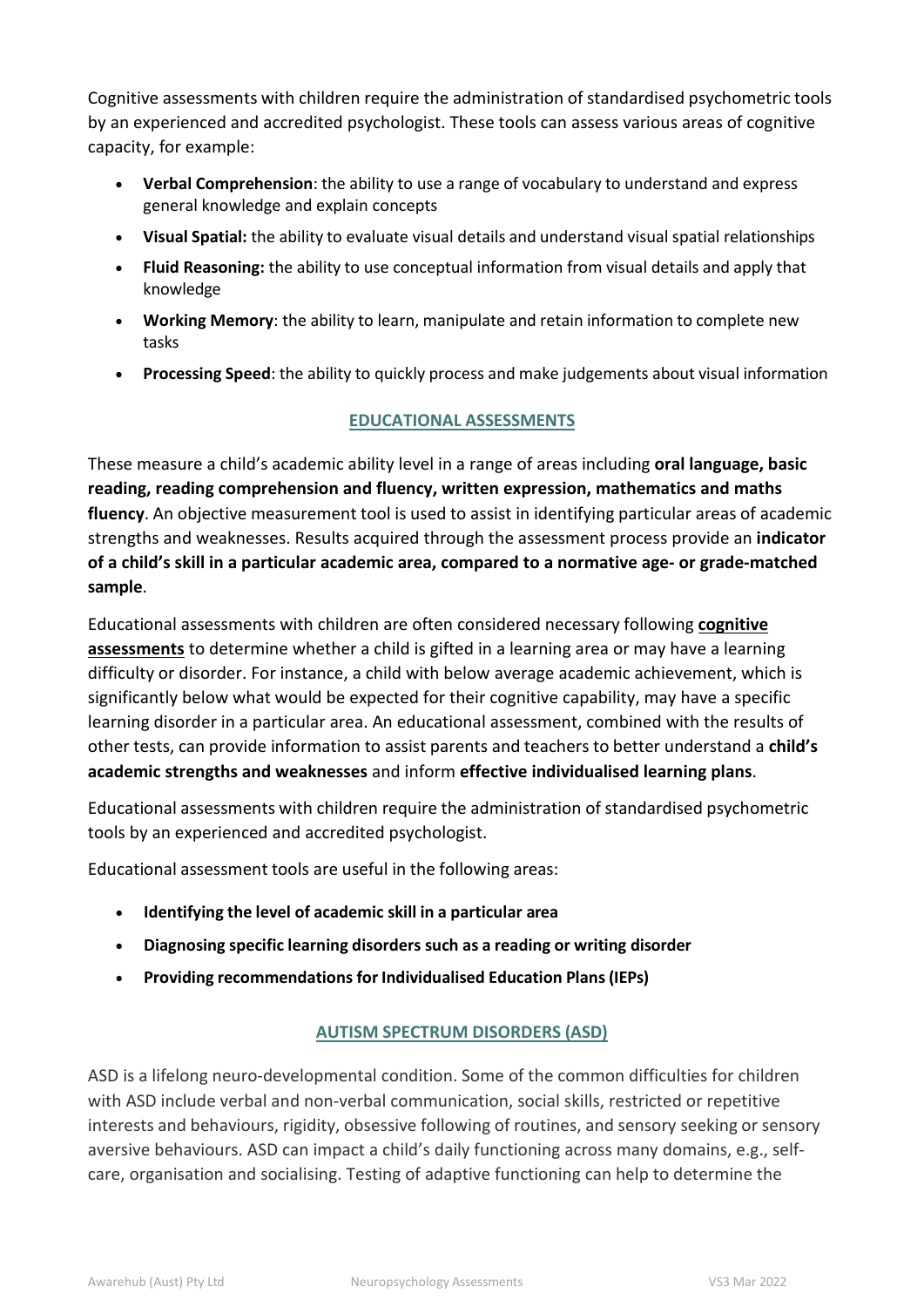severity of the impact of ASD on a child's daily life. This information is useful when determining the most beneficial supports and interventions.

The assessment and diagnosis of autism spectrum disorder can be beneficial in:

- **A better understanding of your child**
- **Developing tailored treatment plans**
- **Accessing additional assistance and funding**

## **ASSESSMENT PROCESS**

Current research suggests that the earlier a child is accurately diagnosed with ASD and starts effective tailored support programs and interventions, the better the developmental outcomes for the child.

The diagnosis of ASD requires a comprehensive assessment process and involves gathering information from a range of sources. The aim is to gather insight into a child's areas of strengths and weaknesses – in particular about their social interactions, communication skills and demonstration of any atypical behaviours or interests.

Typically, this information can be obtained by administering standardised assessment tools, coupled with a developmental history interview with parents, observing the child in their home and/or school environment and/or a teacher phone consult. Whilst ASD is typically diagnosed in early childhood, the assessment process can be undertaken at any age. Our psychologist is trained in the assessment of ASD and can assist the psychiatrist in the process of making their clinical diagnosis (meeting DSM-V criteria).

## **BEHAVIOURAL ASSESSMENTS**

Are used to examine whether a child exhibits **challenging behaviour which falls outside the range** of expected age-appropriate norms. Such behavioural concerns may include **hyperactivity, impulsivity, aggression, sustaining attention and/or disruptions to peer relations or learning.**

Behavioural assessments are a detailed process. To assist in making an accurate diagnosis they typically require parent interviews to attain a **developmental history,** coupled with **diagnostic questionnaires, teacher interviews** and/or **school observations** and a **clinical session with the child**. With this knowledge, parents and educators can better understand the underlying causes of challenging behaviour and formulate treatment plans to modify both the behaviour itself and how it impacts on everyday life. The impact of these behaviours can be determined using tests of adaptive functioning.

A behavioural assessment is useful in the following areas:

• **Identifying and diagnosing behavioural disorders:**

Three main behavioural disorders in children include:

o **Attention Deficit Hyperactivity Disorder:** Children experiencing symptoms of ADHD can experience some or all of the following behaviours organised under three broad categories. **Inattention:** making careless errors, difficulties concentrating, challenges organising tasks, often losing things, easily distracted. **Hyperactivity and**